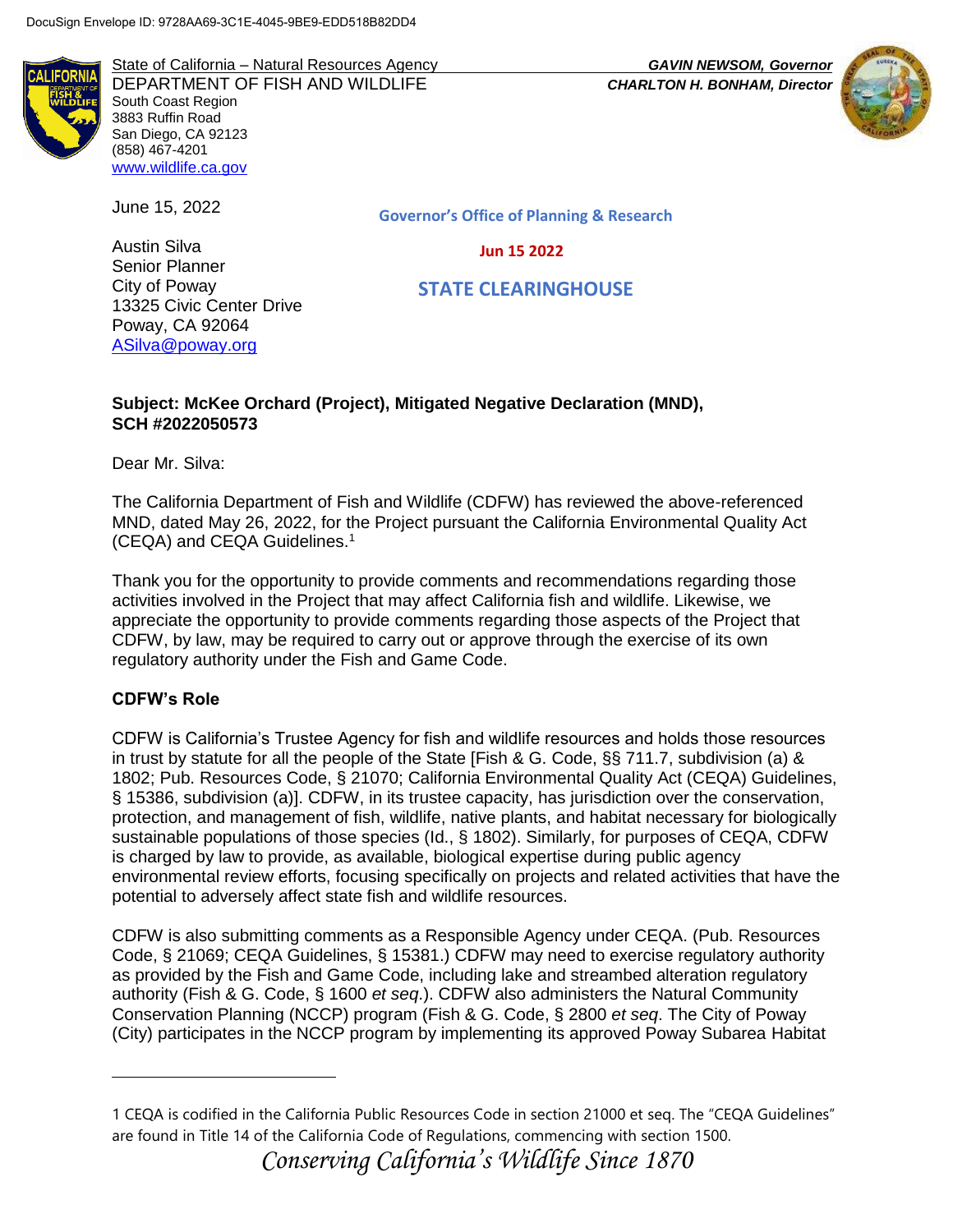Austin Silva City of Poway June 15, 2022 Page 2 of 6

Conservation Plan (HCP) and NCCP. The MND for the proposed Project must ensure that all requirements and conditions of the HCP/NCCP are met.

# **PROJECT DESCRIPTION SUMMARY**

The Project proposes to develop a 4.77-acre parcel with a 20-lot single-family residential subdivision as well as an extension of an existing cul-de-sac of Holly Oak. The Project would include the demolition of an existing single-family residence, removal of 44 mature trees present onsite, mass grading, and the construction of 20 one and two-story residences. Construction would occur in four phases of approximately five homes each over a period of several years. Surrounding land uses include institutional uses and single-family residential uses. To the south of the property is Rattlesnake Creek and to the north of the Property is Twin Peaks Road.

Per Alden Environmental Existing Biological Resources on the McKee Orchard Parcel (Alden Environmental 2021), the Project site has been historically disturbed by development and prior agricultural activities. The trees that are onsite include oak, pine, toyon, date palm, American beech, and pepper tree. No special-status species of plants or animals were observed during a biological survey. No active bird nests were observed on the Project site during the general biological survey or during the focused nesting survey conducted for the Project. However, three inactive raptor nests were observed in the pine trees during the surveys.

**Project location:** The proposed Project is located at 13667 Twin Peaks Road in Poway, California.

## **COMMENTS AND RECOMMENDATIONS**

CDFW offers the following comments and recommendations to assist the City in adequately identifying and/or mitigating the Project's significant, or potentially significant, direct, and indirect impacts on fish and wildlife (biological) resources.

## **COMMENT #1: Bats**

Per the Initial Study (IS), page 20, the proposed Project includes the removal of 44 mature trees that are located onsite. Bats will use native and non-native mature trees for day and night roosts as well as maternity roosts. According to the California Natural Diversity Database (CNDDB), three species of bats have been observed on and near the Project site, pocketed free-tailed bat (*Nyctinomops femorosaccus*; California Species of Special Concern (SSC)), Mexican longtongued bat (*Choeronycteris mexicana;* SSC), and western yellow bat (*Lasiurus xanthinus*; SSC).

Bats could be negatively impacted by both construction activities and post-construction design. During the bat maternity season, bats are known to form colonial maternity roosts where multiple pregnant females give birth to flightless pups and rear the young. If there were a maternity roost present in the trees, impacts to that roost site would be significant. Clearing of vegetation occupied by bats would result in direct take of the species. Modifications to roost sites can have significant impacts on bat usability of a roost and can impact bat fitness and survivability (Johnston et al. 2004). Extra noise and vibration can lead to the disturbance of roosting bats which may have a negative impact on the animals. Human disturbance can also lead to a change in humidity, temperatures, or the approach to a roost that could force the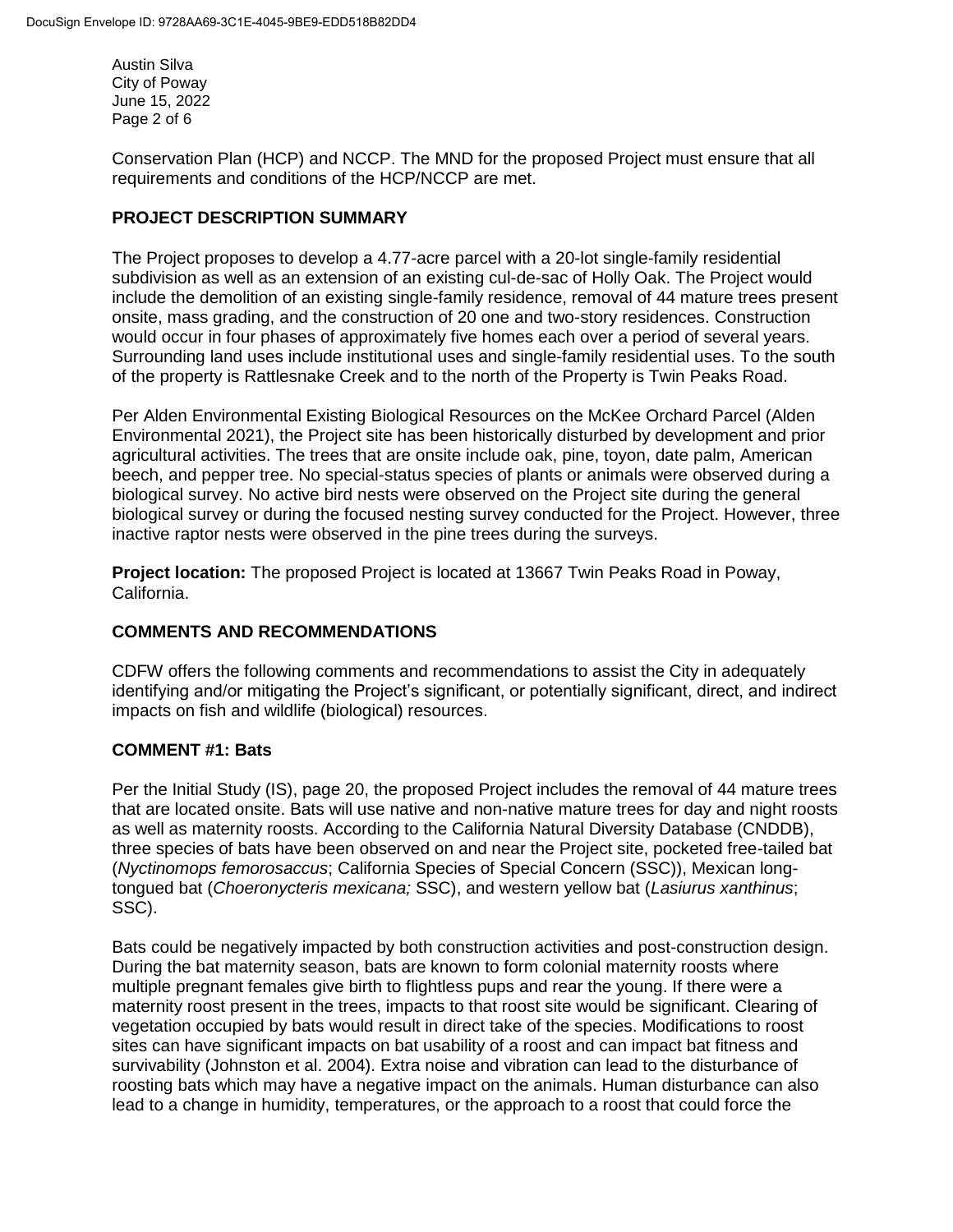Austin Silva City of Poway June 15, 2022 Page 3 of 6

animals to change their mode of egress and/or ingress to a roost. Although temporary, such disturbance can lead to the abandonment of a maternity roost (Johnston et al. 2004).

Bats are considered non-game mammals and are afforded protection by State law from take and/or harassment (Fish & G. Code, § 4150; Cal. Code of Regs, § 251.1). Bats with a California SSC status meet the CEQA definition of rare, threatened, or endangered species (CEQA Guidelines § 15065). Take of SSC could require a mandatory finding of significance by the Lead Agency (CEQA Guidelines § 15065).

### **Mitigation Measure #1: BIO-1 Pre-Construction Bat Acoustic Survey**

Because various bat species have the potential to occur within the Project area, CDFW recommends that the Project proponent conduct two sets of bat surveys prior to the initiation of the Project. The first survey should occur during the bat roosting season within all suitable habitat to determine presence/absence of bat species and analyze the potential significance of tree removal. The second (pre-construction) survey should be conducted no less than 30 days prior to tree removal, to ensure no bats are roosting (e.g., day, night, maternity roosts) within the trees at the time of removal.

CDFW recommends the following added language to the Biological Resources, BIO-1 mitigation section of the IS, to adequately survey and avoid Project impacts to bat species that may occur within the Project corridor:

"A qualified biologist with expertise and experience conducting bat surveys, shall be retained by the City as a Designated Bat Biologist. The Designated Bat Biologist conduct a bat survey within the Project area (plus a 100-foot buffer as access allows) to identify potential habitat that could provide daytime and/or nighttime roost sites, and any maternity roosts, especially within trees within the Project area. The survey shall occur during the roosting season (approximately March-September), using acoustic technology and emergence counts to maximize detection of bats on-site. Night roosts are typically utilized from the approach of sunset until sunrise. Maternity colonies, composed of adult females and their young, typically occur from spring through fall**.** No more than 30 days prior to vegetation removal, the Designated Bat Biologist will conduct a pre-construction bat survey within all trees or structures that provide suitable bat roosting habitat. If a maternity roost is determined present within a tree to be removed**,** a 300 foot no work buffer shall be placed around the roost and no work shall occur within the buffer until after the roosting season is over. Work may proceed after a qualified biologist is able to verify that the roost is no longer active".

## **Comment #2: Nesting Raptors**

Per the IS, page 19, no active bird nests were observed on the project site during the general biological survey on March 3, 2021, or during the focused nesting survey conducted on June 23, 2021. However, there were three inactive raptor nests observed in the pine trees on the Project site during the surveys (Alden Environmental 2021). There is the potential for raptors and other bird species to utilize these trees for breeding in the future. Nesting birds are protected per Fish and Game Code section 3503; therefore, to avoid impacts to sensitive species, these measures as written should establish clear bird breeding survey protocols and nest buffers for other nesting birds that may be impacted by Project activities.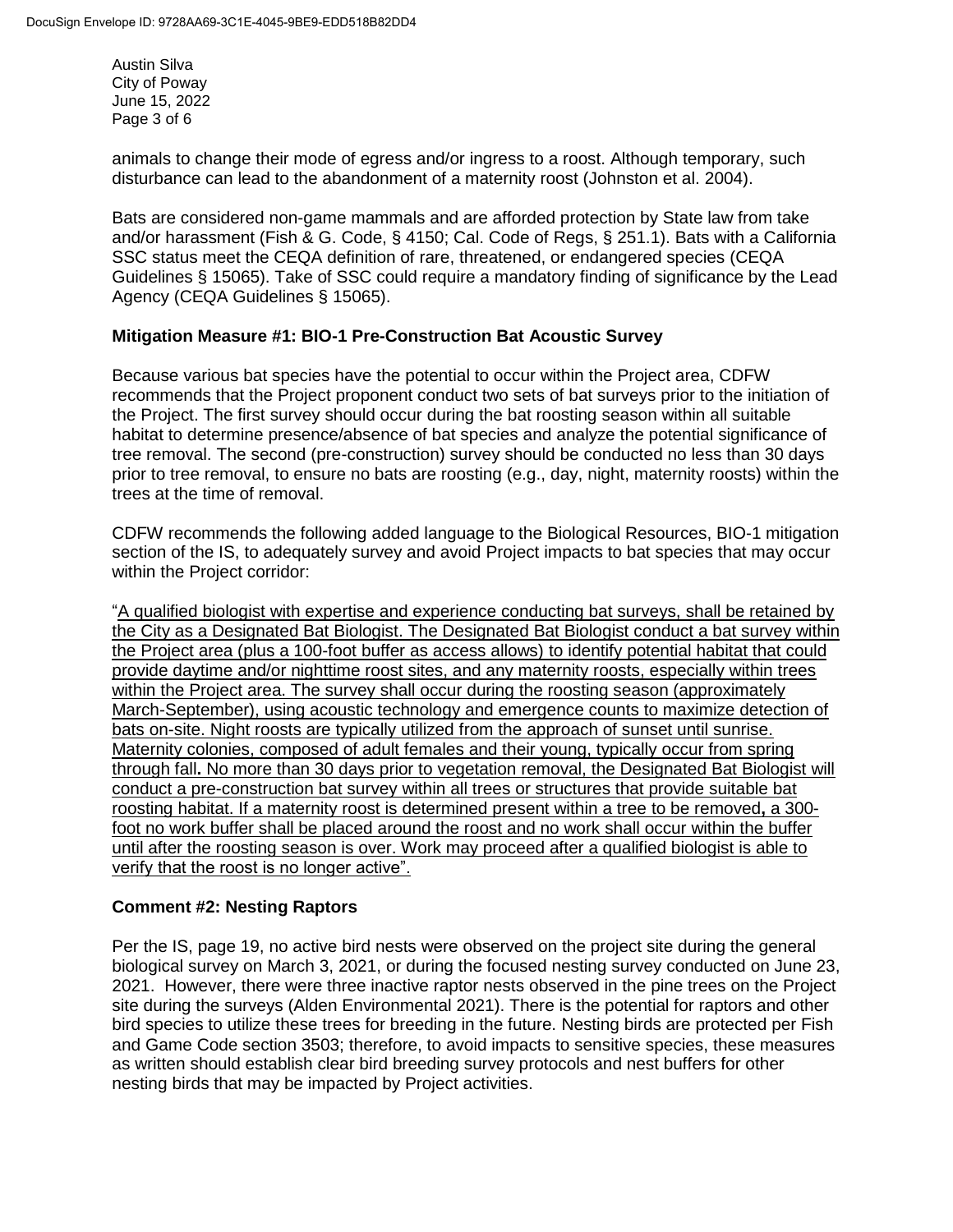Austin Silva City of Poway June 15, 2022 Page 4 of 6

### **Mitigation Measure #2: Amendments to Raptor Breeding Season Timing and Buffers**

To reduce impacts to less than significant: CDFW recommends that Project activities occur outside of the avian breeding season to adequately avoid impacts to all nesting that may occur within or adjacent to the Project area.

CDFW recommends changing the BIO-1 nesting bird mitigation measure to the final MND that states;

**BIO-1:** Removal of the trees on site shall occur outside of the breeding season for nesting birds (February 1 to September 15), which generally runs from February 1 through September 15 (as early as January 1 for some raptors). If removal of the pine trees must occur during the breeding season, a qualified biologist shall conduct a pre-construction survey to determine the presence or absence of nesting birds or raptors protected under the Migratory Bird Treaty Act and California Fish and Game Code. The pre-construction survey shall be conducted within 3 calendar days prior to the start of construction activities (including removal of vegetation) and shall include the limits of disturbance and an additional 100 feet (300 feet for raptors) from the area of disturbance. The applicant shall submit the results of the pre-construction survey to the City of Poway for review and approval prior to initiating any construction activities.

If an active nest is identified, a buffer shall be established between the construction activities and the nest so that nesting activities are not interrupted. For the given Project site, CDFW generally recommends a 100-foot buffer from common avian species, 300 feet for listed or highly sensitive, and 500 feet for raptors. The buffer should be delineated by temporary fencing and remain in effect as long as construction is occurring. No Project construction shall occur within the fenced nest zone until the young have fledged, are no longer being fed by the parents, have left the nest, and will no longer be impacted by the project. Reductions in the nest buffer distance may be appropriate depending on the avian species involved, ambient levels of human activity, screening vegetation, or possibly other factors.

## **Comment #3: Planting Native Trees**

The IS states the removal of trees exceeding 8 inched in diameter at breast heigh (DBH) would require replacement at a ratio of two 48-inch box tree specimen tress per one tree removed. Other trees would be replaced at a one-to-one ratio consistent with the requirements of the Municipal Code. These replacement trees would be planted throughout the Project site as street trees or private trees within front or rear yards. The IS does not state what type of trees will be planted as mitigation. CDFW recommends planting native trees throughout the Project site.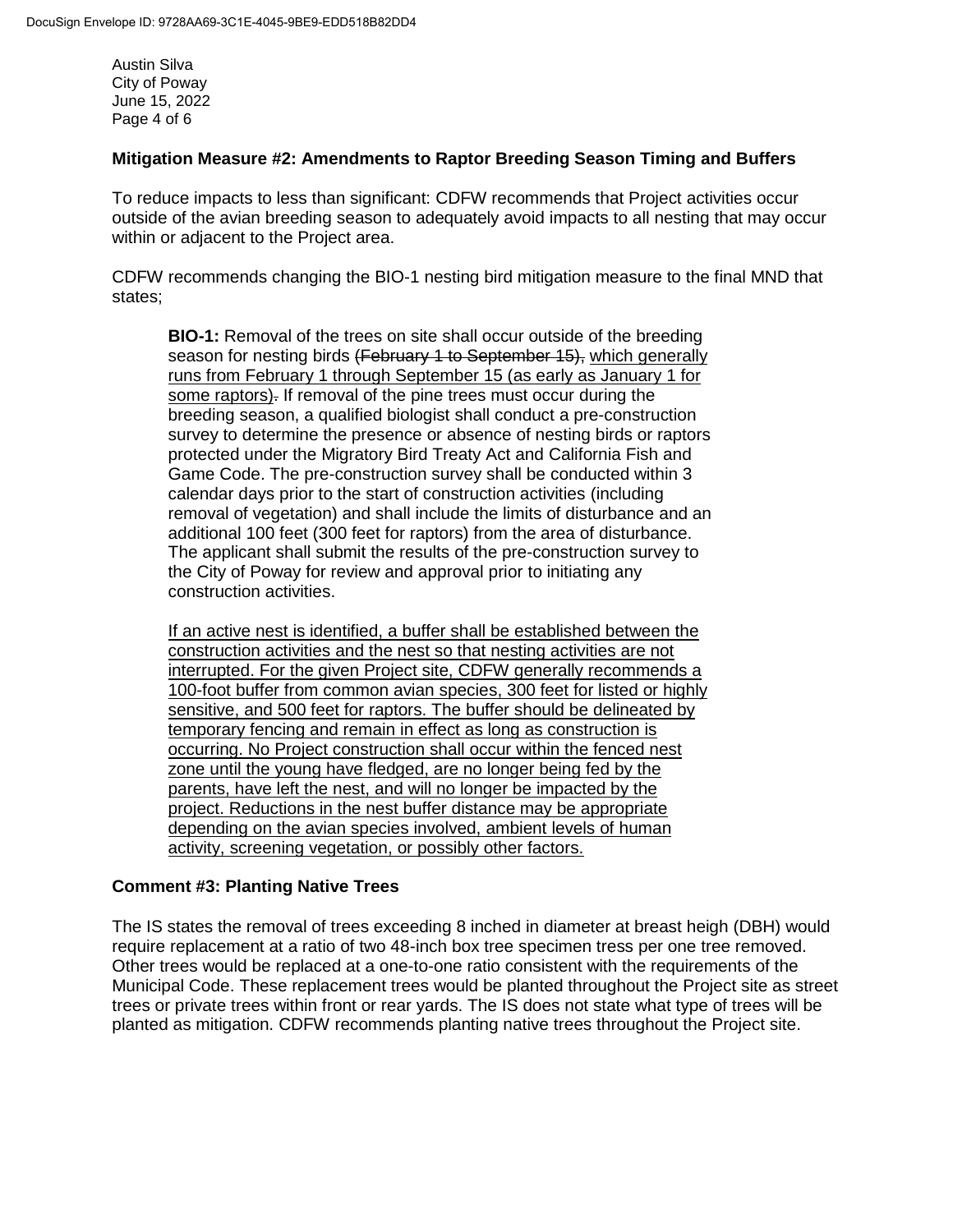Austin Silva City of Poway June 15, 2022 Page 5 of 6

### **ENVIRONMENTAL DATA**

CEQA requires that information developed in environmental impact reports and negative declarations be incorporated into a data base which may be used to make subsequent or supplemental environmental determinations. (Pub. Resources Code, § 21003, subd. (e).) Accordingly, please report any special status species and natural communities detected during Project surveys to the California Natural Diversity Database (CNDDB). The CNNDB field survey form can be found at the following link: [https://wildlife.ca.gov/Data/CNDDB/Submitting-Data.](https://wildlife.ca.gov/Data/CNDDB/Submitting-Data) The completed form can be mailed electronically to CNDDB at the following email address: [CNDDB@wildlife.ca.gov.](mailto:cnddb@dfg.ca.gov) The types of information reported to CNDDB can be found at the following link: [https://www.wildlife.ca.gov/Data/CNDDB/Plants-and-Animals.](https://www.wildlife.ca.gov/Data/CNDDB/Plants-and-Animals)

### **FILING FEES**

The Project, as proposed, would have an impact on fish and/or wildlife, and assessment of filing fees is necessary. Fees are payable upon filing of the Notice of Determination by the Lead Agency and serve to help defray the cost of environmental review by CDFW. Payment of the fee is required in order for the underlying Project approval to be operative, vested, and final. (Cal. Code Regs, tit. 14, § 753.5; Fish & G. Code, § 711.4; Pub. Resources Code, § 21089.)

### **CONCLUSION**

CDFW appreciates the opportunity to comment on the MND to assist the City in identifying and mitigating Project impacts on biological resources.

Questions regarding this letter or further coordination should be directed to Emily Gray, Environmental Scientist, at [Emily.Gray@wildlife.ca.gov.](mailto:Emily.Gray@wildlife.ca.gov.)

Sincerely, DocuSigned by:

David Mayer ]<br>= D700B4520375406\_\_ David A. Mayer Environmental Program Manager South Coast Region

ec: CDFW

David Mayer, San Diego – [David.Mayer@wildlife.ca.gov](mailto:David.Mayer@wildlife.ca.gov) Karen Drewe, San Diego – [Karen.Drewe@wildlife.ca.gov](mailto:Karen.Drewe@wildlife.ca.gov) Emily Gray, San Diego – [Emily.Gray@wildlife.ca.gov](mailto:Emily.Gray@wildlife.ca.gov) Cindy Hailey, San Diego - Cindy. Hailey@wildlife.ca.gov State Clearinghouse, Office of Planning and Research – State. Clearinghouse @opr.ca.gov Jonathan Snyder, USFWS – [Jonathan\\_D\\_Snyder@fws.gov](mailto:Jonathan_D_Snyder@fws.gov)